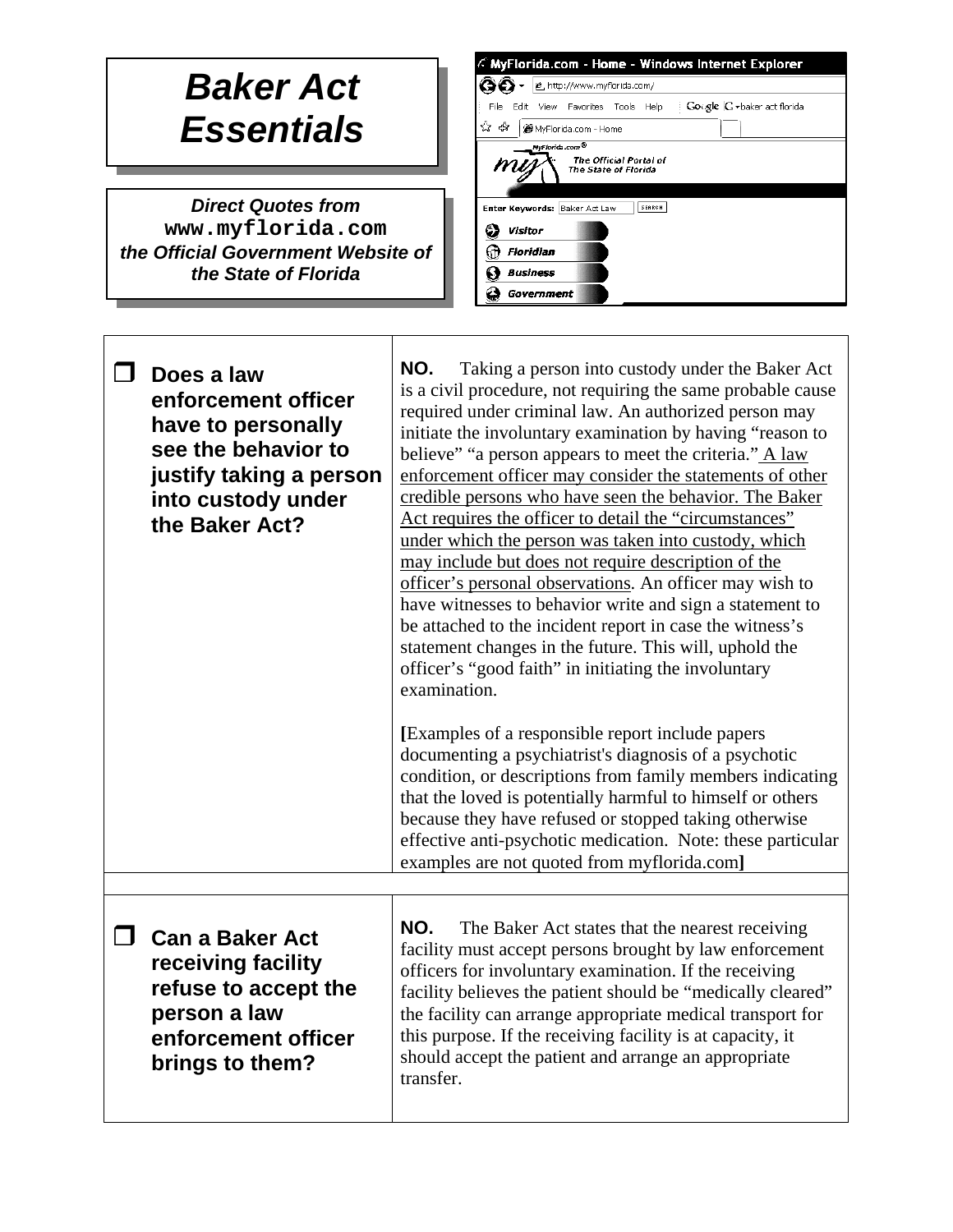| Does a law<br>enforcement officer<br>have to wait at a<br>hospital for the<br>patient to be<br>medically screened,<br>treated, or have their<br>insurance verified?                                                      | NO.<br>The officer's only duties are to present the patient<br>and the required completed paperwork. However, if the<br>patient is acting in a dangerous manner, beyond the ability<br>of the hospital staff to manage, the officer should stay to<br>assist for a very temporary period until hospital clinical or<br>security staff can arrive.                                                                                                                                                                                                                                                                                                       |
|--------------------------------------------------------------------------------------------------------------------------------------------------------------------------------------------------------------------------|---------------------------------------------------------------------------------------------------------------------------------------------------------------------------------------------------------------------------------------------------------------------------------------------------------------------------------------------------------------------------------------------------------------------------------------------------------------------------------------------------------------------------------------------------------------------------------------------------------------------------------------------------------|
| Does a law<br>enforcement officer<br>have to return to a<br>hospital to transfer<br>the patient to another<br>facility?                                                                                                  | NO.<br>Once the patient is taken to the hospital, the state's<br>Baker Act and the federal EMTALA law require the<br>hospital to arrange for appropriate transfer, when<br>necessary.                                                                                                                                                                                                                                                                                                                                                                                                                                                                   |
| $\Box$ Can a law<br>enforcement officer<br>take a person who<br>meets the criteria for<br>involuntary<br>examination to jail<br>instead of a Baker Act<br>receiving facility if<br>they have committed<br>a misdemeanor? | NO.<br>The Baker Act states that any law enforcement<br>officer who has custody of a person based on either non-<br>criminal or minor criminal behavior that meets the<br>statutory guidelines for involuntary examination, shall<br>transport the person to the nearest receiving facility for<br>examination. [s. 394.462(1)(f), F.S.]                                                                                                                                                                                                                                                                                                                |
| Can a law<br>enforcement officer<br>use handcuffs and<br>other restraints when<br>transporting persons<br>with mental illness to<br>a Baker Act receiving<br>facility?                                                   | The Baker Act states that the individual dignity of the<br>patient shall be respected at all times and upon all<br>occasions, including any occasion when the patient is<br>taken into custody, held or transported. Procedures,<br>facilities, vehicles, and restraining devices utilized for<br>criminals or those accused of crime shall not be used in<br>connection with persons who have a mental illness, except<br>for the protection of the patient or others. Where the<br>dangerous circumstances are clearly documented, such<br>restraints may be used in accord with the law enforcement<br>agency's written policies s. 394.459(1), F.S. |